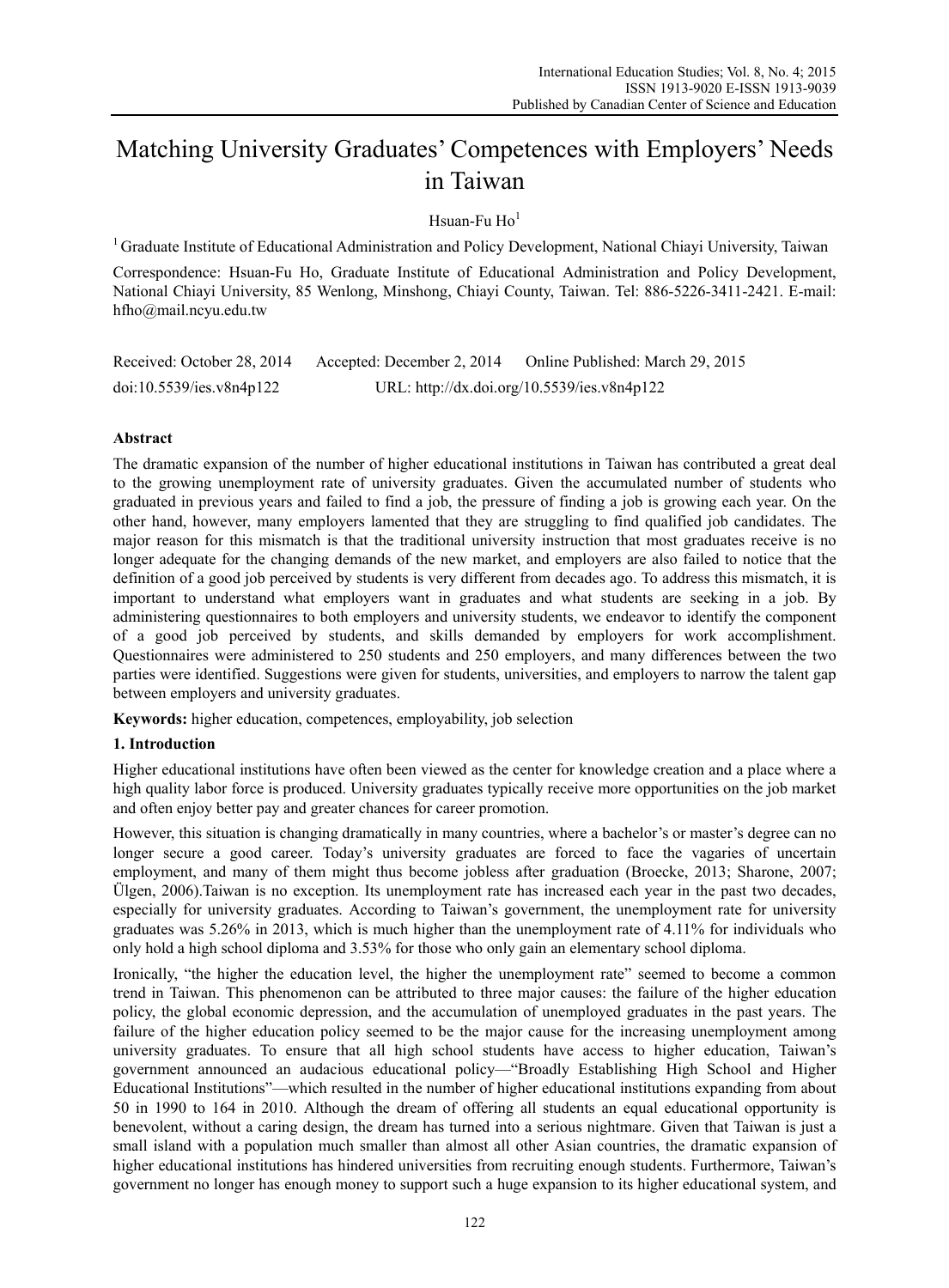universities in Taiwan have to depend heavily on their tuition income. Thelack of students thus causes serious financial problems, which forces universities to trade the quality of education for financial stability, and this in turn deteriorates university graduates' career competences.

Another serious problem caused by the expansion of the higher educational system is that there are simply too many university graduates for the positions available in the job market. The lack of available jobs makes this problem even more essential. The global economic recession that began in 2008 crucially harmed Taiwan. As the demand for goods and services has fallen dramatically, businesses have been forced to lay off large numbers of workers to cut costs, and job creation in most industries has come to a grinding halt. Although Taiwan's government has encouraged industries to hire more new employees by providing employment subsidies, the growing number of university graduates who cannot find jobs from previous years has rapidly taken over all the new positions.

However, paradoxically, many employers lament that they are struggling to find enough qualified job candidates. They assert that most of today's university graduates no longer possess the knowledge and skills necessary for career success. Moreover, the brain-drain trend has further deteriorated the problem of the lack of qualified employees. Many of the most well-educated and intelligent university graduates are leaving for other countries, where they can find better pay and better job conditions. This has dramatically reduced the pool of qualified employees. Although many employers in Taiwan have ambitiously raised pay to attract the most talented elites, the brain-drain trend continues to deteriorate each year.

As previously mentioned, university graduates do not possess the right competences requested by employers, while employers also fail to make the right offers to attract qualified employees. Hence, it is important for university students to understand what competences are most wanted by businesses; at the same time, it is equally important for businesses to understand what university students really want in a job. This research thus endeavors to address this mismatch by answering the following three major questions:

What do students want in business? Do the factors contribute to an ideal job as perceived by students compared to that perceived by employers?

What do employers want in university graduates? Do the competences required by the job market as perceived by students differ from those perceived by employers?

What is the current competence level possessed by students? Do students and employers evaluate the competences differently?

#### **2. Literature Review**

In this sector, we first discuss the issues of employment and unemployment, with a special focus on the problems caused by unemployment. Next, we discuss how education might affect young people's employability. Thereafter, the discussion addresses how to identify an ideal job from students' and employers' perspectives. Finally, the competences requested in the job market are identified.

#### *2.1 Employment and Employability*

Employment and unemployment are complementary aspects of the same facts (Ülgen, 2006). Studies of employment focus mainly on the quality of careers and the efficiency of the workforce, while studies of unemployment often put more importance on the economic and social crises it might cause.

Unemployment can be defined as an individual being fit and willing to work, but failing to find a paid job. However, when trying to calculate the rate of unemployment, it is often difficult to identify who is willing to work and who is not; as a result, the unemployment rate is often calculated by taking the number of actually unemployed working-age individuals (registered officially) divided by the total population (Bee & Dolton, 1990).

The problem with the increasing unemployment rate among graduates is significant when a nation's economic growth and society stability are affected. Unemployment is not just a predicament for jobless individuals; more importantly, it is also a harsh challenge for the nation and society. Unemployed individuals suffer from financial losses, and the harm of non-pecuniary costs often exceeds the pecuniary cost, resulting in a loss of self-esteem, a loss of personal identity, concern about the future, a loss of purpose for living, and serious depression (Keefe, 1984; Winkelmann, 2009).

A high unemployment rate also hurts the national economy and society's stability, and the overall regional well-being is harmed by lower product outputs caused by the insufficient use of human capital. Increased social security costs, restrained purchasing power, and decreased domestic consumption of goods and services also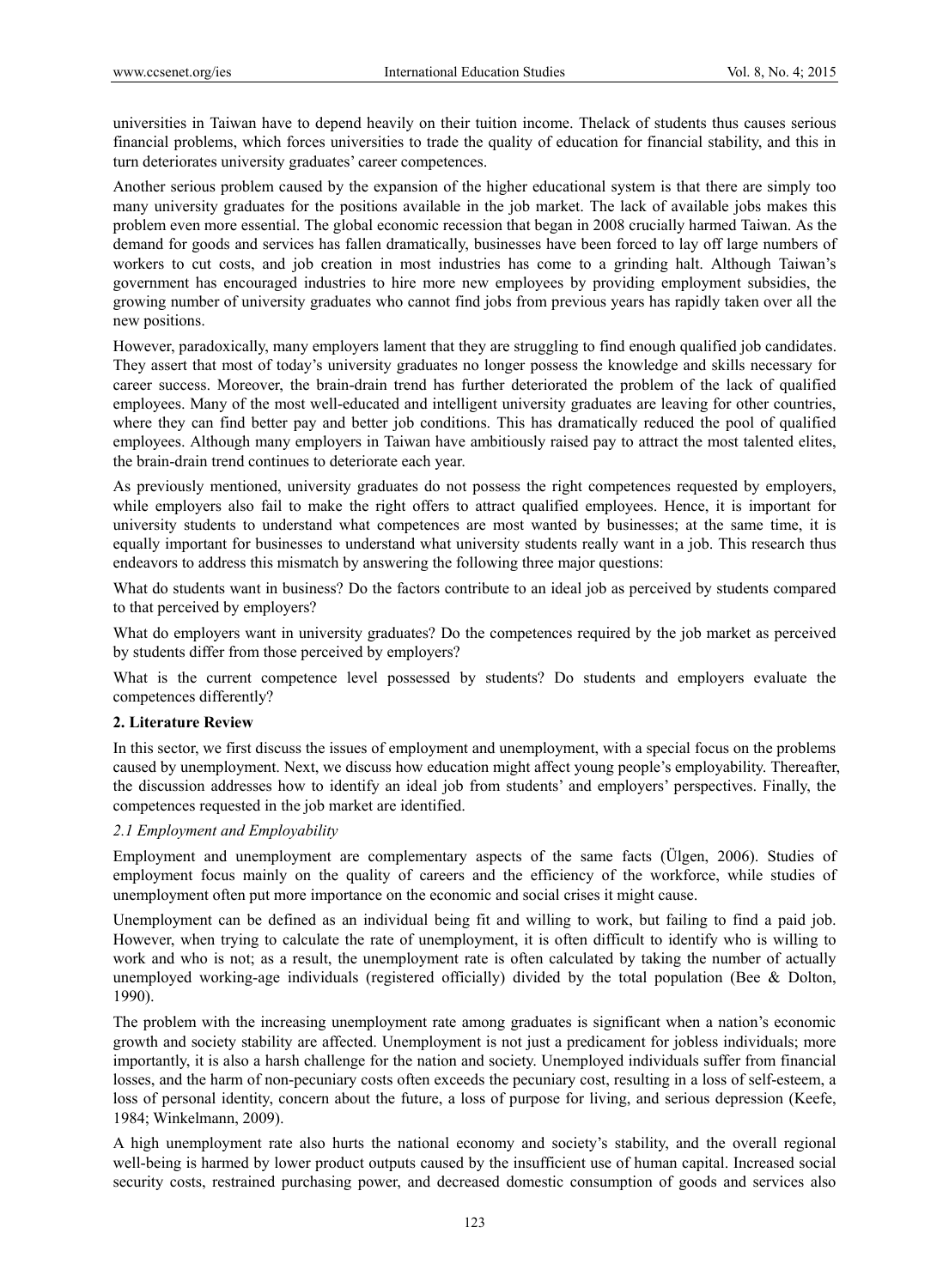harm the national economy (Higgins & Porcaro, 2013). Moreover, high unemployment often causes high stress in society as people worry about losing their jobs. This stress in turn leads to an increase in stress-associated physical disease and psychological problems; in some extreme cases, those who are desperate for a basic living might turn to crime, thereby causing serious social upheaval and political crises (Levitt, 2001).

#### *2.2 Education and Employability*

The economic theory inferred that there is an inverse relationship between education and unemployment–namely, the higher the educational level, the lower the unemployment rate (Schultz, 1963). Winkelmann (2009) and Guardiola and Guillen-Royo (2014) all suggested that individuals with more social capital are sheltered from the harmful effect of unemployment; they are not only less likely to become unemployed, but they also experience a smaller well-being loss when unemployed. Ülgen (2006) also argued that, in most developing countries, the high unemployment rate often stems from the fact that the workforce is unqualified and uneducated; therefore, an investment in human capital is one of the most important strategies for decreasing unemployment.

However, the investment in human capital or expansion of the educational system is no longer the best policy for moderating the unemployment in many economically advanced countries (Barone & Ortiz, 2011). When the higher educational system is over-extended, individuals with higher academic degrees often suffer more from unemployment than others. In Taiwan, the U.K., and Greece, for example, the average unemployment duration for college graduates is longer than those with lower educational degrees (Barone & Ortiz, 2011; Ghuang, 1999). As graduate unemployment has become a major cause of social unrest and political crises in many countries, it has become one of the government's top priorities to ameliorate the harms associated with joblessness (Broecke, 2013).

Individuals with a higher educational degree were once ensured a good career after graduation; however, this is no longer true in many developed countries. A mismatch between the skills industries need and those tertiary education provides is often criticized as the major reason for exacerbating graduates' joblessness; therefore, policy-makers must tackle the high rate of unemployment among graduates by reforming educational and vocational training systems and building a stronger connection between higher educational institutions and business industries (Livanos, 2010; Zehrer & Mössenlechner, 2009).

### *2.3 Quality Career*

Dean (2006) warned that, for college students to gain good jobs, they must understand what they really want in a job. Job quality has thus become an important topic in economic and social analyses for ensuring good working conditions, attracting more talented employees, and enhancing working efficiency. Boccuzzo and Gianecchini (2014) further defined job quality as the employment-related factors that have a positive effect on workers' well-being. They asserted that measuring job quality should consider both subjective perceptions and objective attributes, and all these factors can be classified into three groups: economic (hourly wage, employment relationship, contract duration),professional (horizontal educational match, vertical educational match, skill match, career advancement opportunities, teamwork, and responsibility level), and work–life balance (working hours, home–work distance).

Mau and Kopischke (2001) examined college graduates' job satisfaction and concluded that nine factors should be considered when measuring job satisfaction: good pay, good employment benefits, extending job challenges, comfortable working conditions, and opportunities for promotion, high job security, understanding supervisor, cooperative coworkers, and educational benefits. Harzing (2004) also conducted research on students' ideal jobs across 16 EU countries and indicated that 18 characteristics should be considered when trying to find an ideal job: good working relationship with direct supervisor, friendly colleagues who help each other, opportunity to balance work and private life, security of employment, opportunity to share responsibility for a task with others, little tension and stress on the job, opportunity to take full responsibility for a task, real contribution to the success of the organization, considerable freedom to adapt the employee's own approach to the job, consulted by direct superior in his/her decisions, challenging work, variety and adventure on the job, opportunity for high earnings, a prestigious and successful company, opportunity for advancement to higher level jobs, benefit to the nation and society, opportunity for helping other people, and clear rules and regulations.

Based on the identified theories, we summarized 12 major factors for an ideal job, which were classified into three dimensions: environmental dimension (good facilities and office atmosphere, ideal location, and flexible work schedule),career makeup (variety and challenges, autonomy and employee empowerment, matched to employee's interest, matched to employee's academic major), and economic dimension (profound opportunities for promotion, institutions' prestige, good welfare and benefits, good pay, and high job stability and security). The three dimensions are then used for developing the second part of the research questionnaire.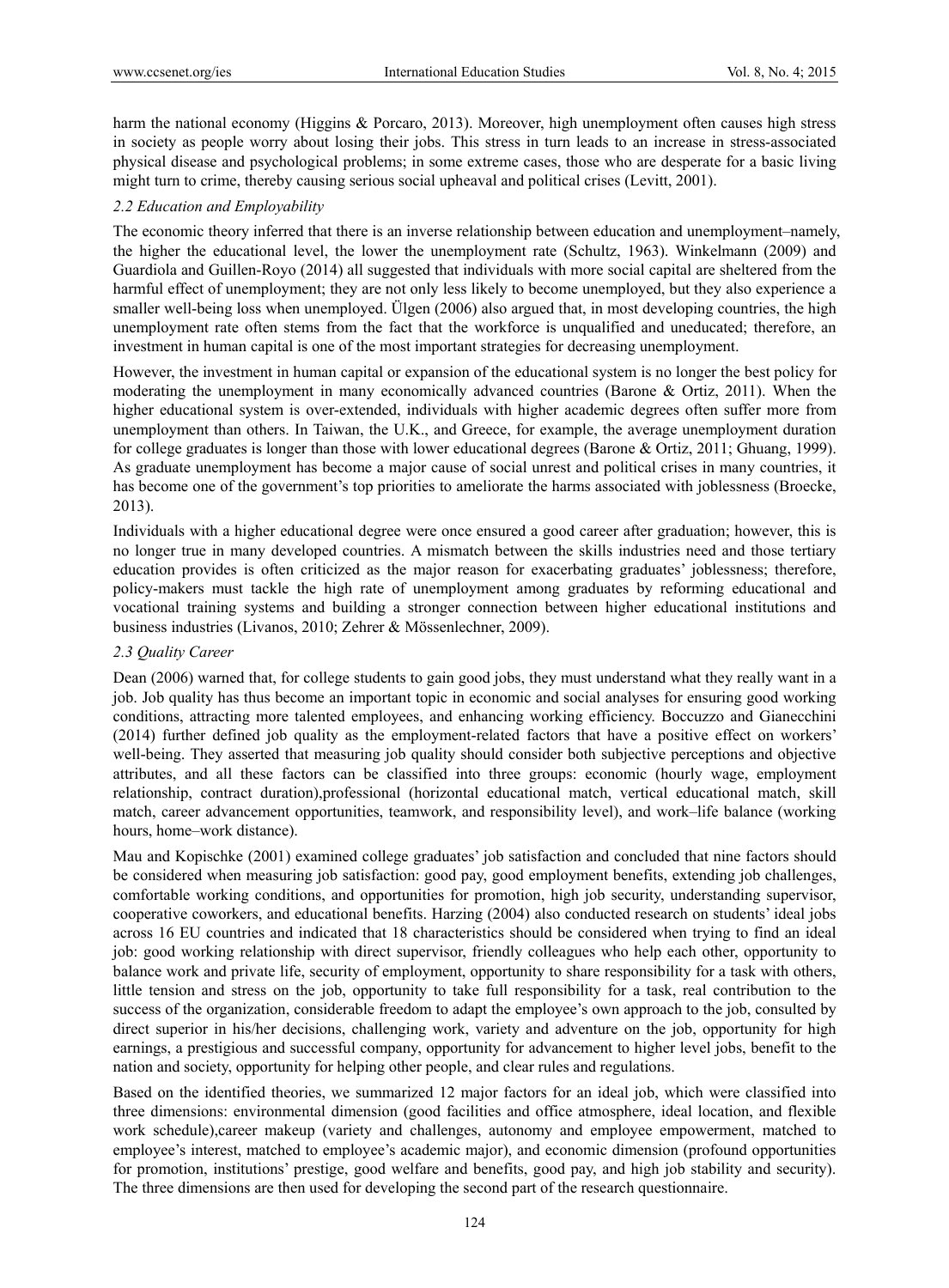## *2.4 Competences Requested in the Job Market*

Career competence often refers to individual attributes such as knowledge, skills, capabilities, attitude, and personalities, by which an ideal job might be acquired and retained (Fugate, Kinicki, & Ashforth, 2004; Loo & Semeijn, 2004; Yorke & Knight, 2006). As employers are key players in deciding students' job search results, it is crucial to recognize the most important career competences perceived by employers (Chapin, 2004; Husain, Mokhtar, Ahmad, & Mustapha, 2010).

Garcia-Aracil and der Velden (2008) conducted research on the matches between the labor market and payoffs, where they explored six categories of career competencies: (1) organizational category (working under pressure, accuracy, time management, working independently, power of concentration); (2) field-specific category (field-specific theoretical knowledge, field-specific knowledge of methods); (3) methodological category (foreign language proficiency, computer skills, understanding organizational system, documenting ideas and information, problem-solving ability, analytical competencies, learning abilities, broad general knowledge); (4) generic category (cross-disciplinary thinking, critical thinking, oral communication skills, written communication skills, planning and coordinating); (5) participative category (economic reasoning, negotiating, assertiveness, leadership, taking responsibilities, reflective thinking); and (6) socio-emotional category (working in a team, initiative, adaptability, getting personally involved, loyalty, appreciating of different points of view). Their results indicated that the match between individual human capital competencies and the characteristics of the job is crucial.

Selvadurai, Choy, and Maros (2012) also identified 16 ideal generic skills that graduate employees should possess. They classified these 16 skills into five general categories: (1) planning and problem solving (5s, planning survey, management and administration), (2) retrieve and handle information (information technology, research skills, statistical analysis, data collection and collation), (3) communication and presentation (public relations, public speaking, subtopic), (4) social development and interaction (socially alert, customer relations, intra- and inter-organizational interactions), and (5) individual traits and attributes (self-confidence, committed, passionate). Meanwhile, Loo and Semeijn (2004) researched students' career competences and career benefits, identifying 12 crucial competencies for career success: communication skills, leadership skills, accuracy, information and communication technology skills, planning and organization activities, dealing with numbers, teamwork, dealing with changes, specialized professional knowledge, subject-specific methods and techniques, capacity for independent work, and creativity and initiative. The research results indicated that better competences might lead to better wages. However, crucial competence items vary for different segments of the labor market.

We identified 13 talents based on the aforementioned theories, classifying them into three dimensions: (1) organizational dimension (language and documents, leadership, creativity and innovation, interpersonal interactions, information and computer, teamworker); (2) field-specific dimension (field-specific operational skills, field-specific knowledge, and field-specific experiences); and (3) individual dimension (ambitious, discipline, persistence, and ethics). The third part of the research questionnaire was subsequently developed based on these 13 talents.

#### **3. Methodology**

This research aims to explore how university students and employers define the ideal job, identify the competences required in the job market, and compare the differences between students' and employers' perceptions. The following sections outline the process adopted for actualizing the identified research objectives.

#### *3.1 Development of the Research Instruments*

Two questionnaires were self-developed for data collection. The first one was adopted to explore students' perception of the ideal job and requested career competences, and the other one was used to survey employers. Both questionnaires were composed of four parts. The first part gathered data on participants' demographic information. The second part included 12 questions using a 5-point Likert scale to identify the ideal job as perceived by research participants, where 1 is extremely unimportant and 5 is extremely important. The third part comprises another 13 questions using a 5-point Likert scale to identify the most important competences required in the job market, where 1 stands for very unimportant and 5 stands for very important. Finally, the fourth part examines university students' career competence as perceived by students and employers; it includes the same 13 questions using a 5-point Likert scale as asked in the third part, although in this section 1 stands for extremely weak and 5 stands for extremely strong. As the major focus of this research is to compare the differences between university students' and employers' perceptions and to ensure that such a comparison is possible, the two research questionnaires (one for students and one for employers) shared the same questions in the second,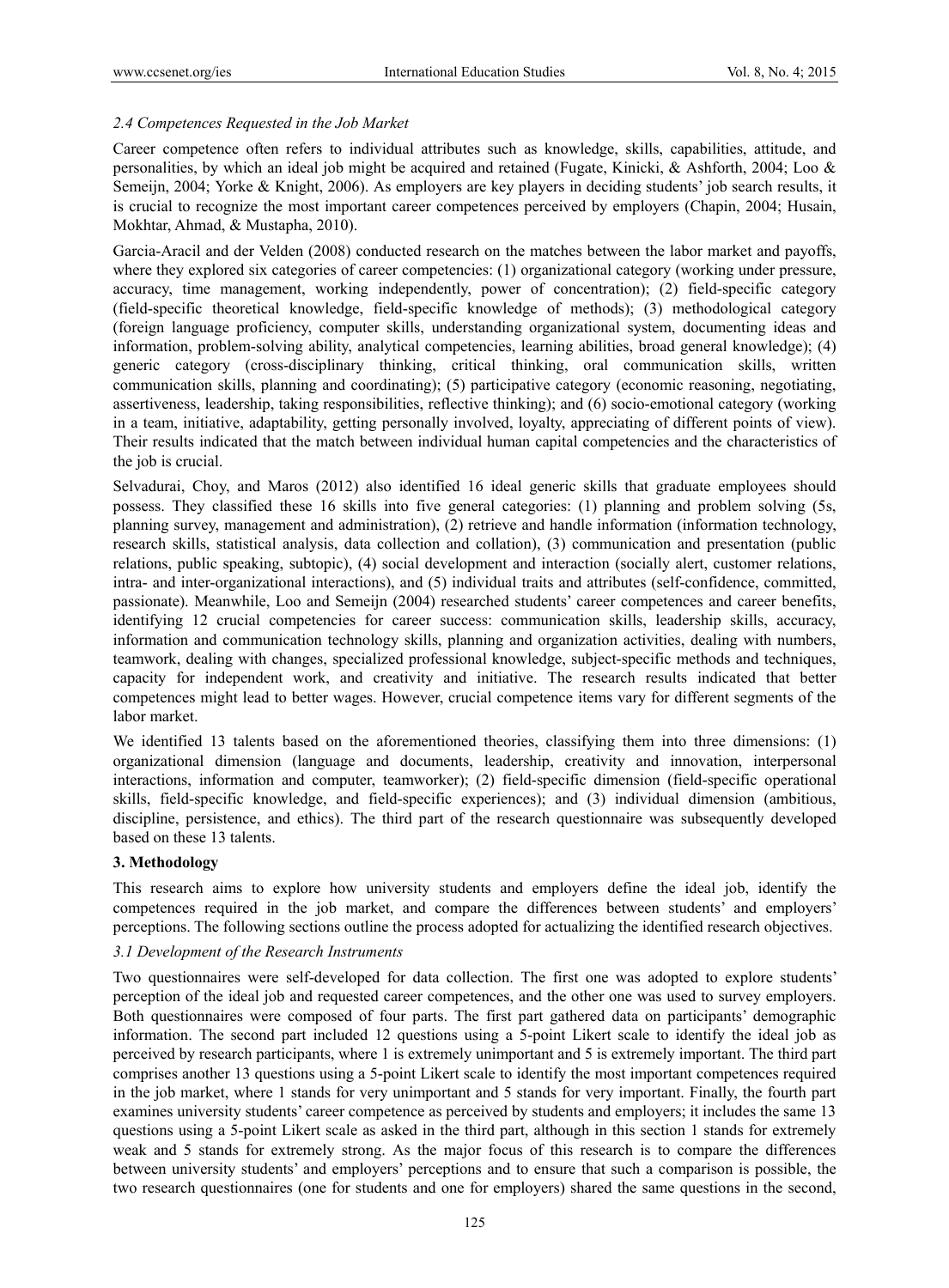#### third, and fourth parts.

#### *3.2 Ascertain Validity and Reliability*

Both questionnaires were screened by three scholars, three employers, and three students. Only minor adjustments were made to ensure the accuracy of the contents. Cronbach's  $\alpha$  was adopted to ensure the reliability of the students' and employers' questionnaire, showing α values of .757 and .764, respectively; thus, the reliability of both questionnaires was ensured.

Thereafter, a factor analysis was used to examine the validity of the two questionnaires. Both questionnaires showed the same grouping in the second and third parts (as the questions from the fourth part are exactly the same as in the third part, we decided not to do a factor analysis on the fourth part).

|                                     | Student     |                 | Employer  |             |                 |           |
|-------------------------------------|-------------|-----------------|-----------|-------------|-----------------|-----------|
|                                     | Environment | Career<br>Style | Economics | Environment | Career<br>Style | Economics |
| Good Facilities and<br>Atmosphere   | .851        |                 |           | .858        |                 |           |
| <b>Ideal Location</b>               | .851        |                 |           | .836        |                 |           |
| <b>Flexible Schedule</b>            | .801        |                 |           | .718        |                 |           |
| Variety and Challenges              |             | .775            |           |             | .786            |           |
| Employee<br>Empowerment             |             | .739            |           |             | .551            |           |
| Very Interesting Career             |             | .703            |           |             | .803            |           |
| Match Academic Major                |             | .671            |           |             | .749            |           |
| <b>Fast Promotion</b>               |             |                 | .736      |             |                 | .765      |
| Fames and Prestige                  |             |                 | .716      |             |                 | .734      |
| Good Welfare and<br><b>Benefits</b> |             |                 | .694      |             |                 | .722      |
| Good Pay                            |             |                 | .667      |             | .482            | .489      |
| Job Security and<br>Stability       |             |                 | .335      |             |                 | .501      |

Table 1. Factor analysis of ideal jobs

| Table 2. Factor analysis of marketable competences |  |
|----------------------------------------------------|--|
|                                                    |  |

|                            | Student |          | Employer        |         |          |                 |
|----------------------------|---------|----------|-----------------|---------|----------|-----------------|
|                            | General | Personal | Career Specific | General | Personal | Career Specific |
| Language                   | .761    |          |                 | .806    |          |                 |
| Leadership                 | .744    |          |                 | .778    |          |                 |
| Creativity                 | .658    |          |                 | .754    |          |                 |
| Interpersonal talents      | .635    |          |                 | .732    |          |                 |
| Information and Technology | .627    |          |                 | .650    |          |                 |
| Team Worker                | .579    |          |                 | .408    |          |                 |
| Ambitious                  |         | .819     |                 |         | .784     |                 |
| Discipline                 |         | .784     |                 |         | .783     |                 |
| Persistence                |         | .759     |                 |         | .756     |                 |
| Moral and Ethics           |         | .718     |                 |         | .723     |                 |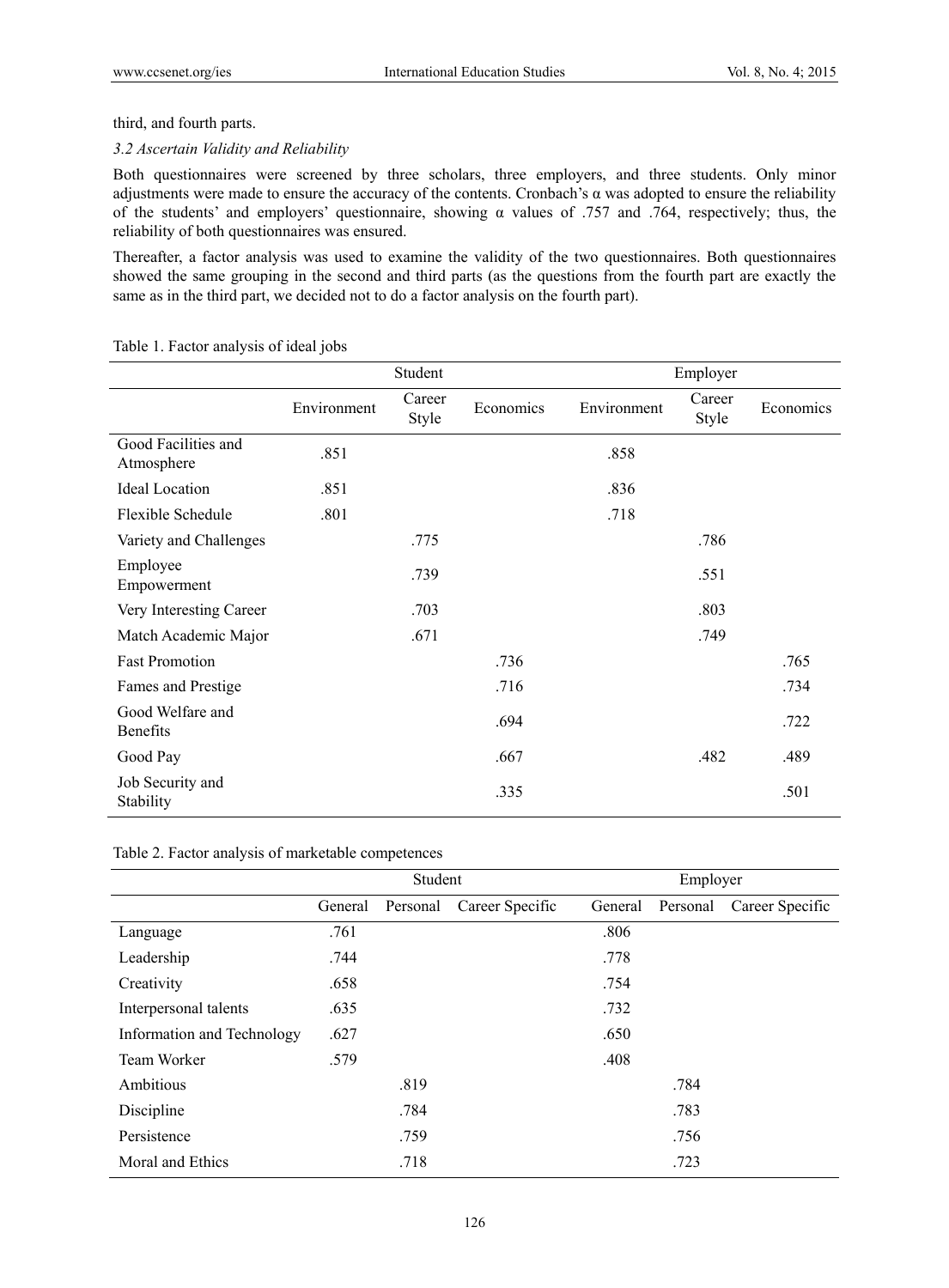# *3.3 Sampling and Sample Distribution*

The two questionnaires were administered to 250 university students and 100 employers between December 2013 and June 2014. Of these, 234 students' questionnaires and 95 employers' questionnaires were retrieved and validated, resulting in return rates of 93.6% and 95%, respectively.

Among the participants, 55% of the student participants were female and 45% were male, compared to 74% of the employer participants being male and only 26% being female. As for students' academic major and employers' career type, 27% of the student participants majored in agriculture, 27% in education and social sciences, 20% in construction and engineering, and 26% in business. On the other hand, only 12% of the employers worked in agriculture, 13% in education and arts, 35% in construction and engineering, and 40% in business.

The distributions of the sample groups were very similar to those of the population, which reflects the fact that, in Taiwan, males still dominate the director and manager positions in the job market and the majority of careers are in the business and engineering fields.

# **4. Research Results**

# *4.1 Beginning Pay*

An independent question about students' expected beginning annual pay was included in the first part of the students' questionnaire, and the results showed that the average expected beginning annual pay was USD 11,858. A similar question was asked on employers' questionnaire to determine how much employers will pay to hire a university graduate with general competences; the average amount was USD 10,265, which is about 15% lower than what students expected. The results indicated that students expected more, while employers wished to provide less, and it could be a serious problem when concerning young people's employability and job satisfaction.

The employers were then asked to reevaluate the beginning pay if the applicant possessed the excellent competences they requested. The average beginning pay significantly increased to USD 13,208, about 15% higher than the average beginning pay expected by students, indicating that, if students wish to have a better pay, it would be crucial for them to enhance their competences first.



Figure 1. Beginning pay perceived by students and employers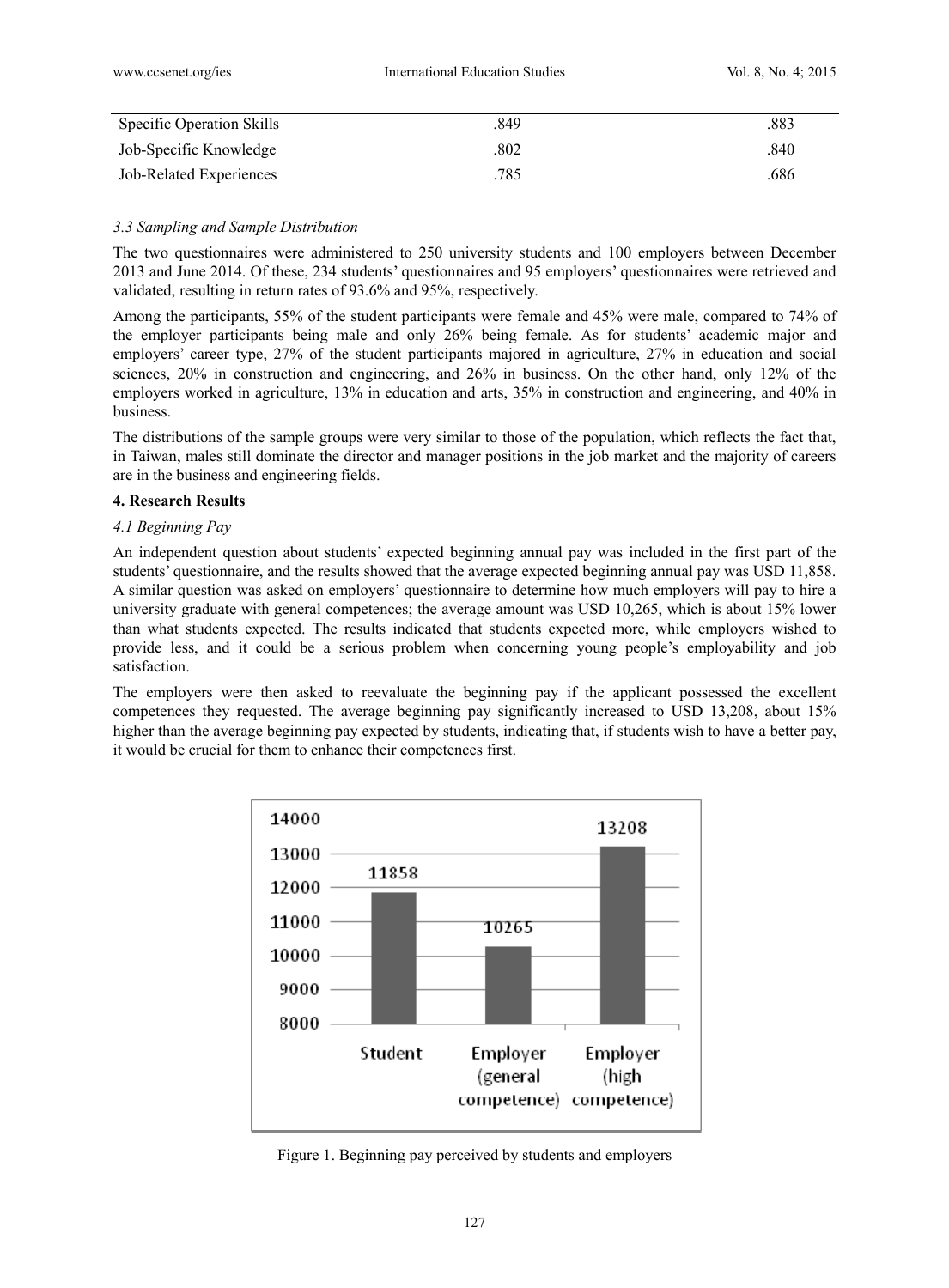We further conducted a comparison of the beginning pay expected by students from different academic majors and employers from different career fields. The results showed that students majoring in social sciences and arts asked for the highest beginning pay of USD 12,244, while employers in careers related to social sciences and arts wished to pay the least at USD 9,533. In other words, students majoring in social sciences and arts asked for a beginning pay approximately 30% higher than what employers wished to pay.



Figure 2. Beginning pay of different career types

#### *4.2 Ideal Jobs*

The second objective of this research is to identify the factors that contribute to the ideal job as perceived by students and employers. A *t*-test of the mean of two independent variables was adopted to compare the perception differences between students and employers, and the research results indicated that students valued the economic dimension significantly more than their employer counterparts. However, employers stressed the characteristics of career more than students. Although students and employers did not show significant differences on the environment dimension, when looking into the factors that contributed to each dimension, employers seemed to put much more importance on comfort of the environment than students.

| Table 3. T-test of profession on ideal job |  |
|--------------------------------------------|--|
|                                            |  |

| Dimension       | Profession        | Average | t        | S <sub>1</sub> g |
|-----------------|-------------------|---------|----------|------------------|
| Economics       | Employer          | 4.101   | 3.684    | -000             |
|                 | Student           | 3.861   |          |                  |
| Characteristics | 3.829<br>Employer |         | $-3.937$ | -000             |
|                 | Student           | 4.138   |          |                  |
| Environment     | Employer          | 3.881   | $-1.940$ | 054              |
|                 | Student           | 4.049   |          |                  |
|                 |                   |         |          |                  |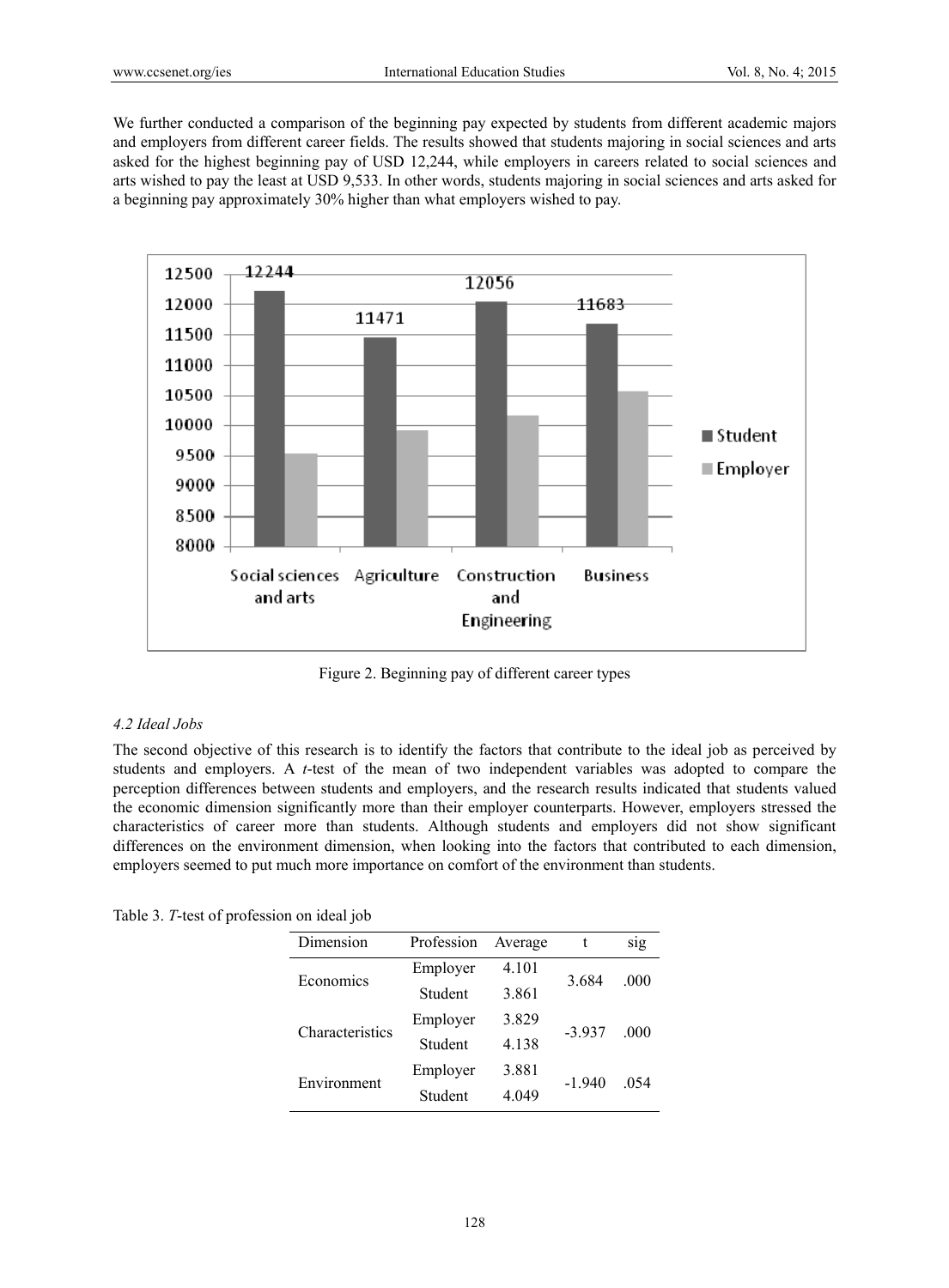

Figure 3. Characteristics of ideal job

#### *4.3 Competence Requested in the Job Market*

The third part of the questionnaire was used to understand the gap between students' and employers' perceptions of the major competences required in the job market. The research results showed that students stressed the general competence dimension more, which comprised language and communication competence and information and technological competences, while employers put more importance on the personality dimension.

| Dimension                  | Profession | Average | T        | S <sub>1</sub> g |
|----------------------------|------------|---------|----------|------------------|
|                            | Employer   | 4.076   | $-2.433$ | -016             |
| General Competence         | Student    | 4 2 4 2 |          |                  |
|                            | Employer   | 4.239   | .461     | .645             |
| Career-Specific Competence | Student    | 4 2 0 4 |          |                  |
|                            | Employer   | 4.584   |          | 001              |
| Personality                | Student    | 4 369   | 3.446    |                  |

Table 4. Perceptionof competence importance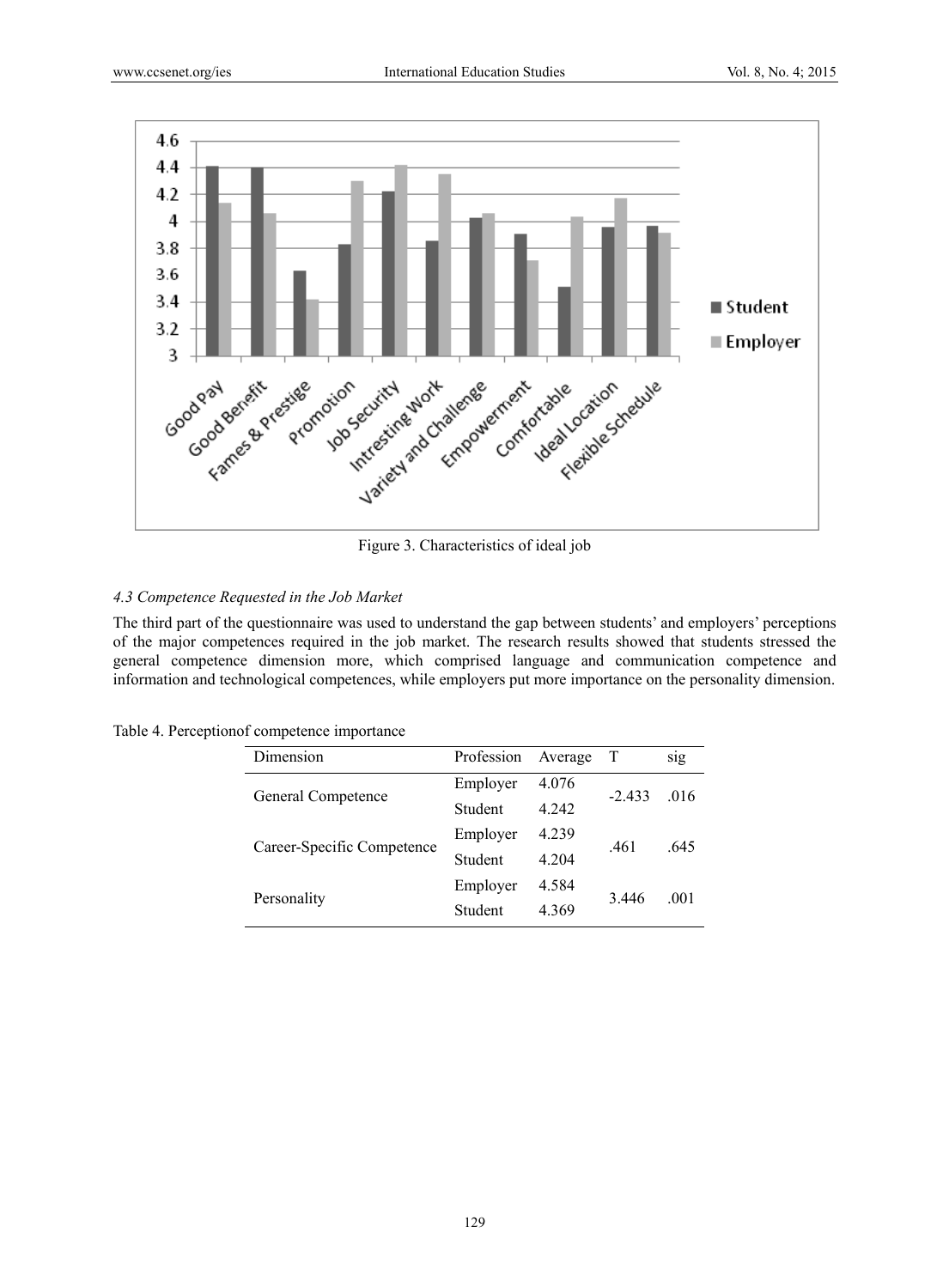

Figure 4. Perception of competence importance

## *4.4 Competence Level of the Students*

The last part of the questionnaire is used to compare the concurrent competence possessed by college students perceived by students and employers. It is interesting to note that the competence level perceived by students was much higher than that perceived by employers almost across the board (information and technology was the only competence item valued more by employers than students). This result revealed a serious problem in that students might think that they were ready for the job market, while employers believe that students do not possess the competences required in the workplace; this would deter employers from hiring newly graduated college students, which in turn contributed to the increase of the unemployment rates.

| Dimension                  | Profession | Average |          | sig  |
|----------------------------|------------|---------|----------|------|
| General Competence         | Employer   | 3.353   | $-3.082$ | .003 |
|                            | Student    | 3.653   |          |      |
|                            | Employer   | 3.260   | $-3.322$ | -001 |
| Career-Specific Competence | Student    | 3.633   |          |      |
|                            | Employer   | 3.453   |          | .000 |
| Personality                | Student    | 4.095   | $-5.533$ |      |

Table 5. *T*-test of students' perception of competence level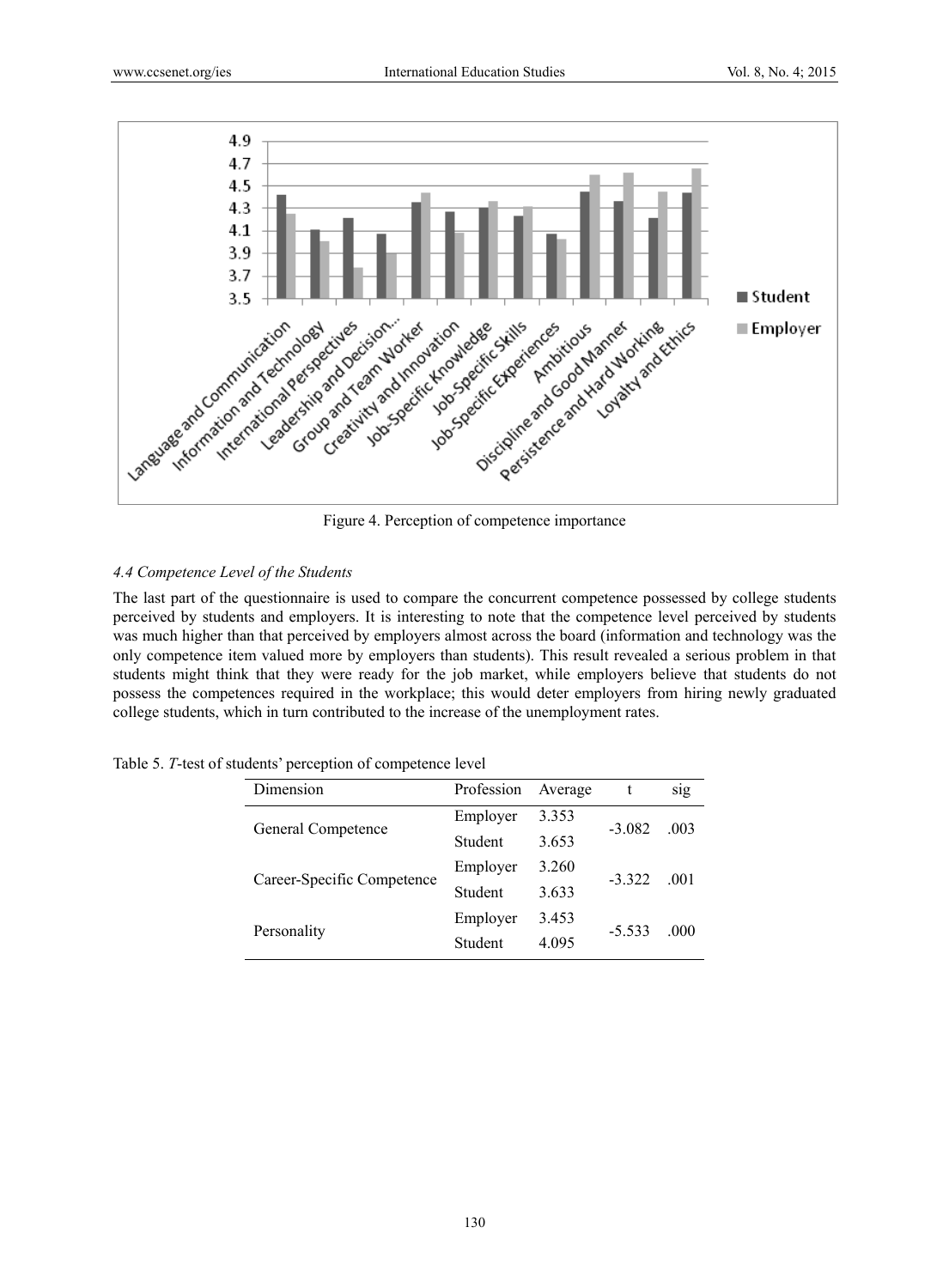

#### **5. Conclusion and Implication**

As the university graduate unemployment rate hit a record high in 2013 in Taiwan, all levels of society tried to understand the cause of this phenomenon in order to ameliorate the harm it might cause. Scholars often argue that a mismatch between the knowledge and skills achieved by university students and competences requested in the job market is one of the major reasons for unemployment. This research is thus aimed to gauge the perception gap between students and employers in terms of the factors of an ideal job, competences required in the job market, and competences currently possessed by university students.

The research results indicated that students expected a beginning payment much higher than what employers were willing to offer. It is also interesting to note that students who majored in social sciences and arts tended to expect a beginning payment much higher than all the others, while employers with a career related to social sciences and arts were willing to pay the least among all employers. This result could become a serious problem concerning young adults' employability and job satisfaction. Moreover, employers from all types of careers indicated that they would offer a much higher beginning pay if the applicants proved to have very good competences, which indicated that university graduates should try their best to strengthen their competences rather than simply complain if the aim is to have a higher beginning payment.

The research results also showed that students and employers have totally different perceptions regarding the identification of an ideal job. Students stress good pay, good benefits, and job prestige more while employers put much more importance on job security, interesting work content, opportunity for promotion, and comfortable working environment. Employers have to take this result seriously if their aim is to attract more elite and qualified students to serve in their industries.

Once again, a wide gap existed between students' and employers' perceptions when considering the competences requested in the job market. Students tended to rate the dimension of general knowledge and skills higher than employers did, while employers stressed applicants' individual personality more. Hence, if individual students wish to raise their opportunity to be employed, it is crucial for them to strengthen their competences in line with what employers stressed.

The research results indicated that students perceived their competences to be much higher than what employers perceived in almost all competence items examined in this research. This is a serious problem because if students think they are ready for the job market while employers believe that they are not, students will surely have difficulties finding a job. Therefore, it is important for students, university staff, and government officials to review and revamp their university training programs to further improve students' competences.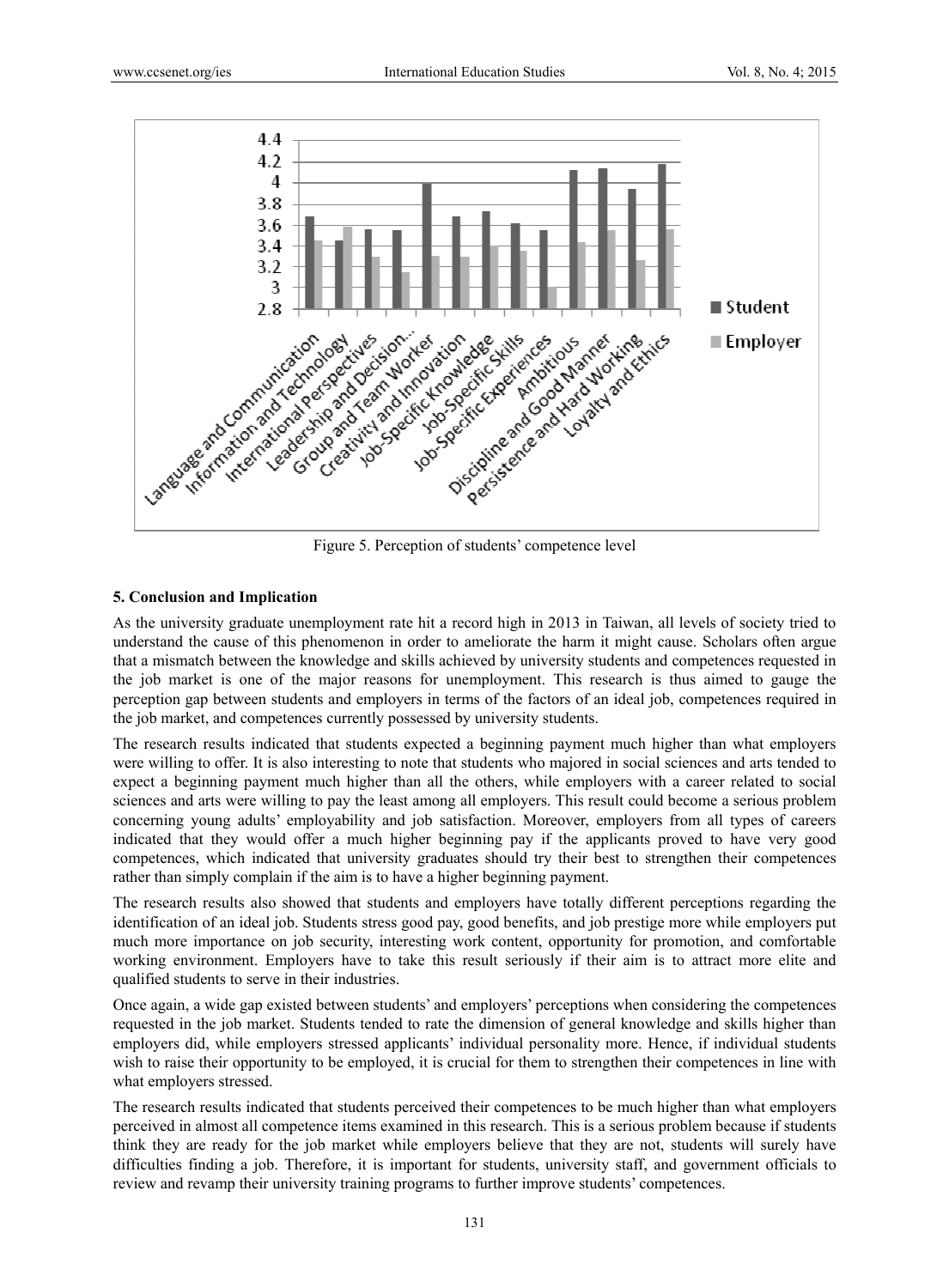Finally, the research results indicated that wide perception gaps exist between students and employers in terms of the attributes of an ideal job, competences requested in the job market, and competence level of university graduates. Future studies might adopt a qualitative approach to examine how these gaps formed and strategies that might best narrow down these gaps.

#### **References**

- Barone, C., & Ortiz, L. (2011). Over-education among European university graduates: A comparative analysis of its incidence and the importance of higher education differences. *Higher Education, 61*, 325-337. http://dx.doi.org/10.1007/s10734-010-9380-0
- Bee, M., & Dolton, P. (1990). Patterns of change in U.K. graduate unemployment, 1962-87. *Higher Education, 20*(1), 25-45. http://dx.doi.org/10.1007/BF00162203
- Boccuzzo, G., & Gianecchini, M. (2014). Measuring young graduates' job quality through a composite indicator. *Social Indicators Research* [online]. http://dx.doi.org/10.1007/s11205-014-0695-6.
- Broecke, S. (2013). Tackling graduate unemployment in North Africa through employment subsidies: A look at the SIVP program in Tunisia. *Journal of Labor Policy, 2*(9), 1-19. http://dx.doi.org/10.1186/2193-9004-2-9
- Chapin, M. H. (2004). Employers' preferences for bachelor's and master's level rehabilitation graduates. *College Student Journal, 38*(3), 362-369.
- Dean, D. (2006). Career success starts with self-assessment. *The Black Collegian, 37*(1), 17-19.
- Fugate, M., Kinicki, A. J., & Ashforth, B. E. (2004). Employability: A psycho-social construct, its dimensions, and applications. *Journal of Vocational Behavior, 65*(1), 14-38. http://dx.doi.org/10.1016/j.jvb.2003.10.005
- Garcia-Aracil, A., & der Velden, R. V. (2008). Competencies for young European higher education graduates: Labor market mismatches and their payoffs. *Higher Education, 55*, 219-239. http://dx.doi.org/10.1007/s10734-006-9050-4
- Ghuang, H. (1999). Estimating the determinants of the unemployment duration for college graduates in Taiwan. *Applied Economics Letters, 6*, 677-681. http://dx.doi.org/10.1080/135048599352493
- Guardiola, J., & Guillen-Royo, M. (2014). Income, unemployment, higher education and wellbeing in times of economic crisis: Evidence from Granada (Spain). *Social Indicators Research* [online]. http://dx.doi.org/10.1007/s11205-014-0598-6
- Harzing, A. (2004). Ideal jobs and international student mobility in the enlarged European Union. *European Management Journal, 22*(6), 693-703. http://dx.doi.org/10.1016/j.emj.2004.09.032
- Higgins, J., & Porcaro, G. (2013). From crisis to credibility: The need for quality jobs for young people. *European View, 12*, 189-198. http://dx.doi.org/10.1007/s12290-013-0277-z
- Husain, M. Y., Mokhtar, S. B., Ahmad, A. A., & Mustapha, R. (2010). Importance of employability skills from employers' perspective. *Procedia Social and Behavioral Sciences, 7*(c), 430-438. http://dx.doi.org/10.1016/j.sbspro.2010.10.059
- Keefe, T. (1984). The stress of unemployment. *Social Work, 29*(3), 264-268.
- Levitt, S. T. (2001). Alternative strategies for identifying the link between unemployment and crime. *Journal of Quantitative Criminology, 17*(4), 377-390.
- Livanos, I. (2010). The relationship between higher education and labor market in Greece: The weakest link? *Higher Education, 60*, 473-489. http://dx.doi.org/10.1007/s10734-010-9310-1
- Loo, J. V., & Semeijn, J. (2004). Defining and measuring competences: An application to graduate surveys. *Quality and Quantity, 38*, 331-349. http://dx.doi.org/10.1023/B:QUQU.0000031320.86112.88
- Mau, W., & Kopischke, A. (2001). Job search methods, job search outcomes, and job satisfaction of college graduates: A comparison of race and sex. *Journal of Employment Counseling, 38*(3), 141-149. http://dx.doi.org/10.1002/j.2161-1920.2001.tb00496.x
- Schultz, T. W. (1963). *The economic value of education*. New York: NY: Columbia University Press. http://dx.doi.org/10.2307/2228303
- Selvadurai, S., Choy, E. A., & Maros, M. (2012). Generic skills of prospective graduates from the employers' perspectives. *Asian Social Science, 8*(12), 295-303. http://dx.doi.org/10.5539/ass.v8n12p295
- Sharone, O. (2007). Constructing unemployed job seekers as professional workers: The depoliticizing